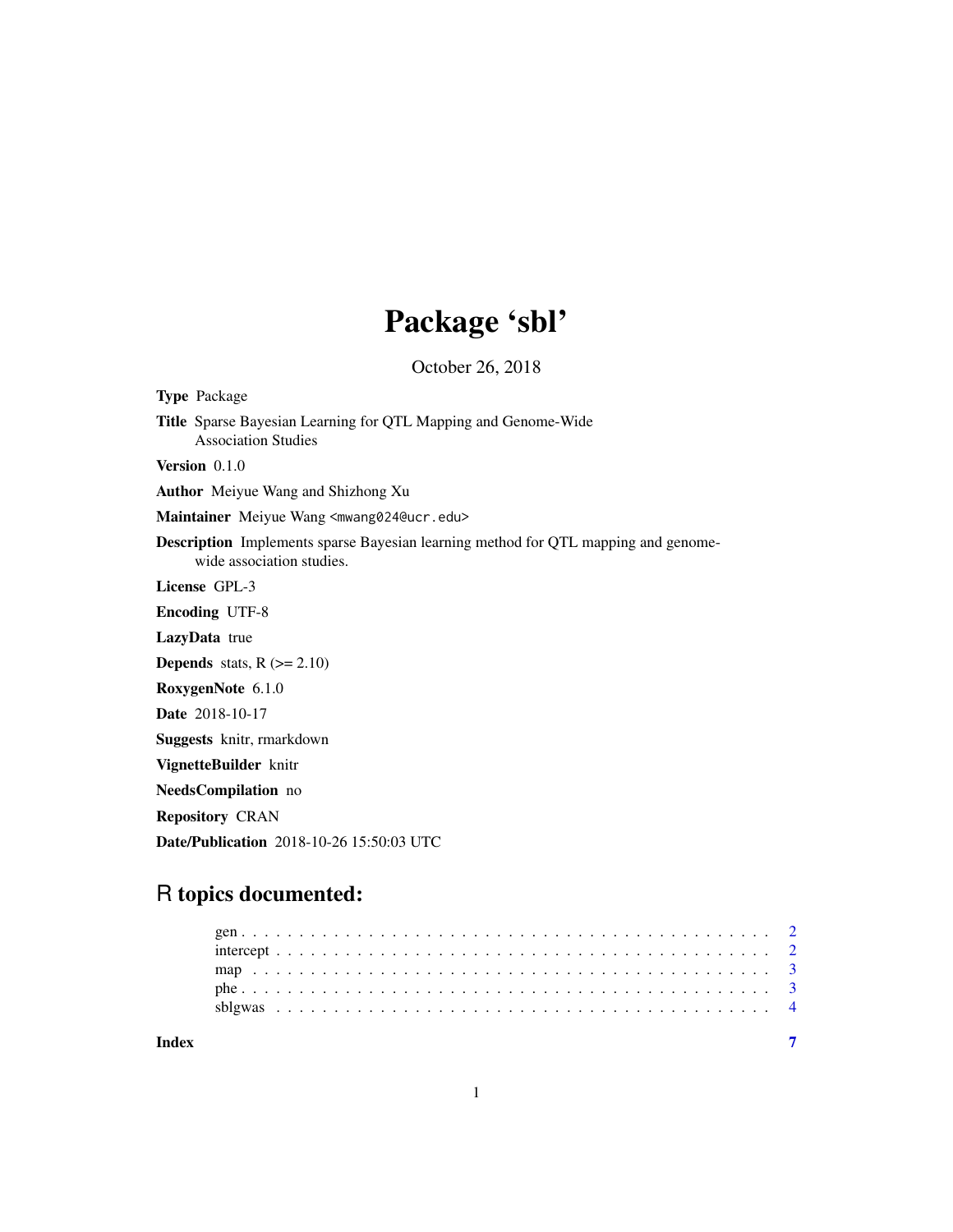<span id="page-1-0"></span>

#### Description

A matrix with dimension of 30\*50 containing the numeric genotype indicator for 30 simulated individuals of an F2 family generated from the cross of two inbred lines according to map provided in the package.

#### Usage

gen

#### Format

A matrix with 30 rows and 50 columns:

ID individual ID

marker name of marker

intercept *Intercept*

#### Description

Design vector of the intercept for the 30 simulated individuals.

#### Usage

intercept

### Format

A sequence of number containing 30 replicates of number 1.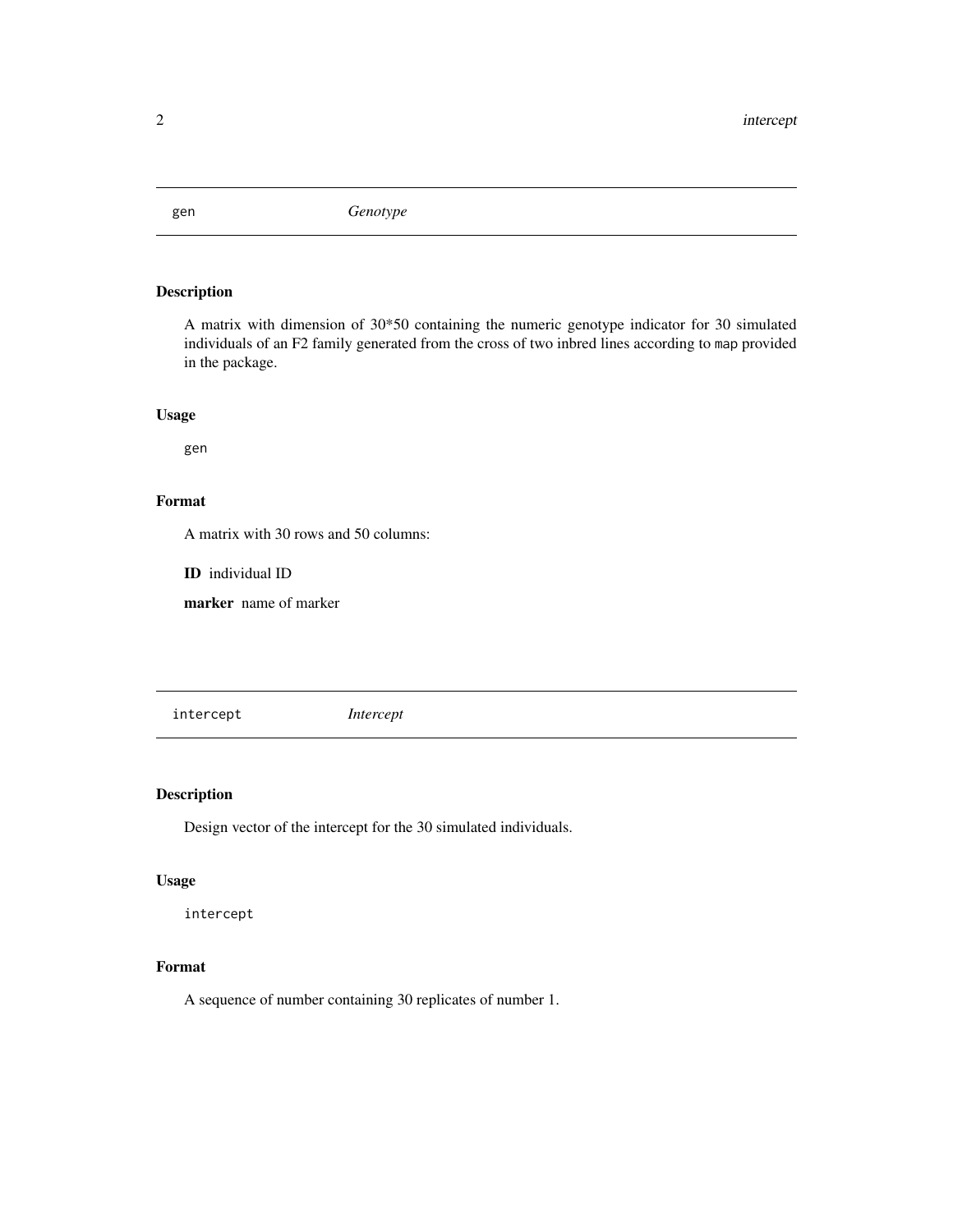<span id="page-2-0"></span>

#### Description

The genetic map used in the generation of numeric genotype indicators for 30 simulated individuals of an F2 family generated from the cross of two inbred lines.

#### Usage

map

# Format

A data frame with 50 rows and 4 variables:

chr chromosome

marker name of marker

cm genetic distance measured in centi-Morgan

effect simulated effect assigned to marker in the simulation experiment

phe *Phenotype*

#### Description

Observations of the phenotype for 30 simulated individuals.

#### Usage

phe

#### Format

A sequence of number with length equal to 30.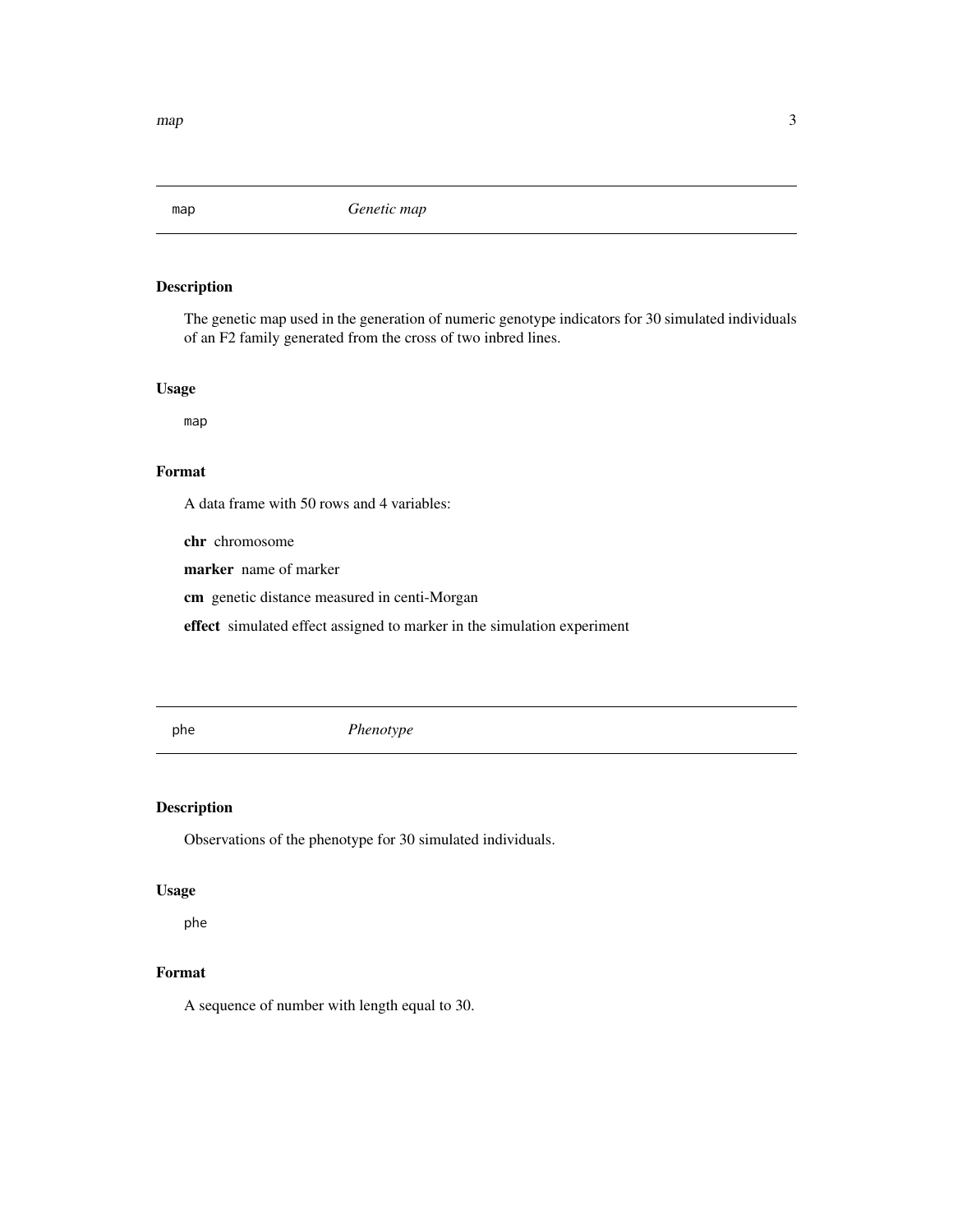<span id="page-3-0"></span>sblgwas *Sparse Bayesian Learning for QTL Mapping and Genome-Wide Association Studies*

#### **Description**

The sparse Bayesian learning (SBL) method for quantitative trait locus (QTL) mapping and genomewide association studies (GWAS) deals with a linear mixed model. This is also a multiple locus model that includes all markers (random effects) in a single model and detect significant markers simultaneously. SBL method adopts coordinate descent algorithm to update parameters by estimating one parameter at a time conditional on the posterior modes of all other parameters. The parameter estimation process requires multiple iterations and the final estimated parameters take the values when the entire program converges.

#### Usage

sblgwas(x, y, z, t =  $-1$ , max.iter = 200, min.err = 1e-06)

#### Arguments

| $\mathsf{x}$ | a design matrix for fixed effects                                                                                                                        |
|--------------|----------------------------------------------------------------------------------------------------------------------------------------------------------|
| $\mathbf{y}$ | a vector of response variables                                                                                                                           |
| z            | a design matrix for random effects                                                                                                                       |
| t            | a number between [-2,0] to control sparseness of the model, default is -1.                                                                               |
| max.iter     | maximum number of iterations set by user to stop the program, default is 200.                                                                            |
| min.err      | minimum threshold of mean squared error of random effects estimated from the<br>current and the previous iteration to stop the program, default is 1e-6. |

#### Details

The multiple locus hierarchical linear mixed model of SBL is

$$
y = X\beta + Z\gamma + \epsilon
$$

where y is an  $n * 1$  vector of response variables (observations of the trait); X is an  $n * p$  design matrix for fixed effects;  $\beta$  is a  $p * 1$  vector of fixed effect; Z is an  $n * m$  genotype indicator matrix;  $\gamma$  is an  $m * 1$  vector of marker effects and  $\epsilon$  is an  $n * 1$  vector of residual errors with an aassumed  $\epsilon N(0, \Sigma)$  distribution. Each marker effect,  $\gamma[k]$  for marker k, is treated as a random variable following  $N(0, \Phi[k])$  distribution, where  $\Phi[k]$  is the prior variance. The estimate of  $\gamma[k]$  is best linear unbiased prediciton (BLUP). The estimate of  $\Phi[k]$  is miximum likelihood estimate (MLE).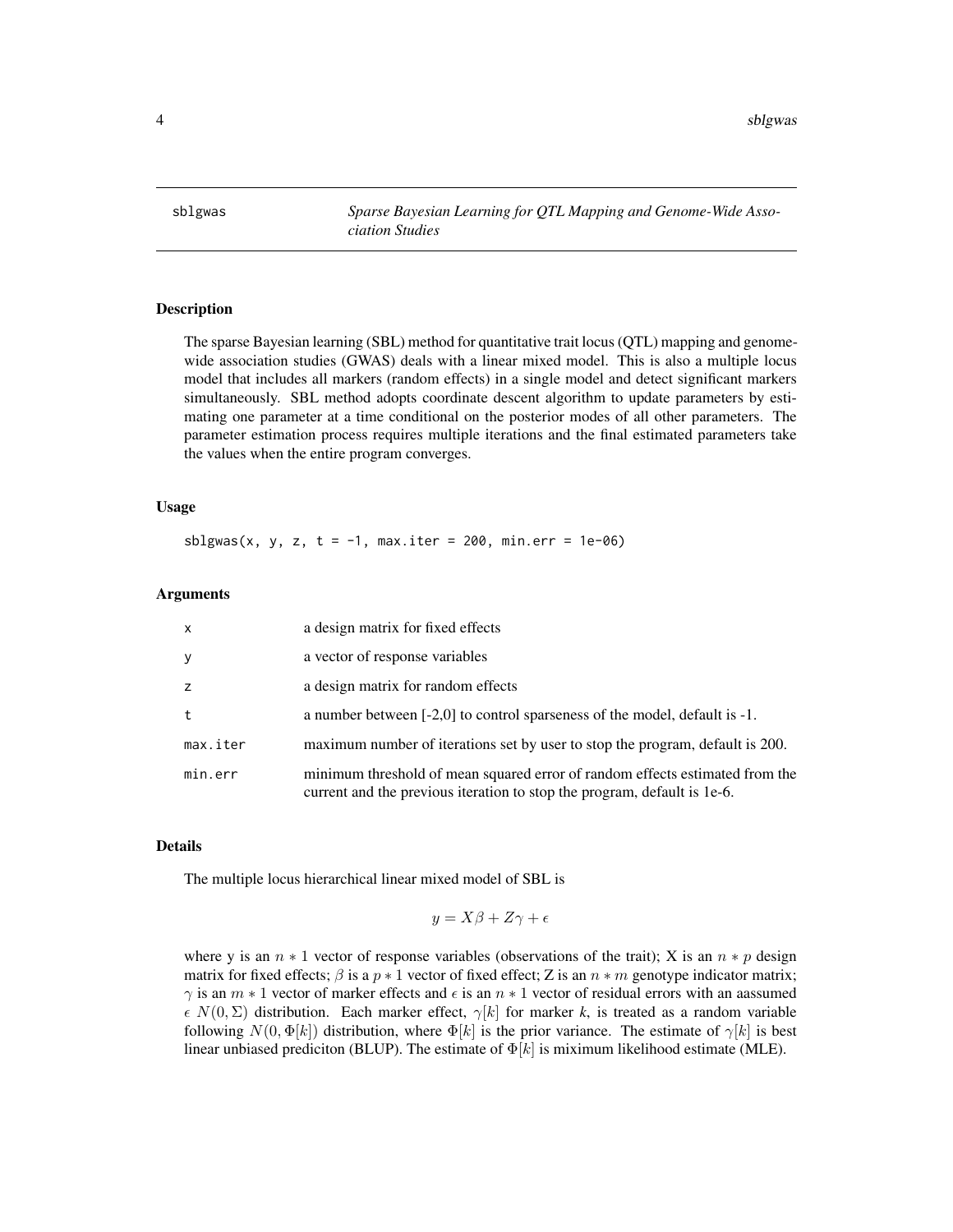#### sblgwas 5

#### Value

| iteration | a matrix storing intermediate results of each iteration before the entire program<br>converges, including                                                    |
|-----------|--------------------------------------------------------------------------------------------------------------------------------------------------------------|
|           | "iter" iteration indicator                                                                                                                                   |
|           | "error" mean squared error of random effects estimated from the current and<br>the previous iteration                                                        |
|           | "s2" estimated variance of residual error                                                                                                                    |
|           | " $beta[1] \dots beta[p]$ " estimates of fixed effects                                                                                                       |
| parm      | "gamma[1]gamma[m]" estimates of random effects<br>a vector containing 5 elements: "iter", "error", "s2", "beta" and "df"                                     |
|           | "iter" the number of iterations required by program to stop                                                                                                  |
|           | "error" mean square error of random effect estimated from the last iteration<br>before the program stops                                                     |
|           | "s2" estimated variance of residual error                                                                                                                    |
|           | "beta" estimate of fixed effect                                                                                                                              |
| blup      | "df" the effective degree of freedom from total random effects<br>a matrix containing 4 columns: "gamma", "vg", "wald" and "p_wald"                          |
|           | "gamma" estimate of random effect                                                                                                                            |
|           | "vg" estimated variance of random effect                                                                                                                     |
|           | "wald" Wald statistic calculated as $\gamma^2/\Phi$<br>"p_wald" the p-value of Wald statistic following Chi-squared distribution with<br>1 degree of freedom |

## Author(s)

Meiyue Wang and Shizhong Xu Maintainer: Meiyue Wang <mwang024@ucr.edu>

## Examples

# Load example data from sbl package data(gen) data(phe)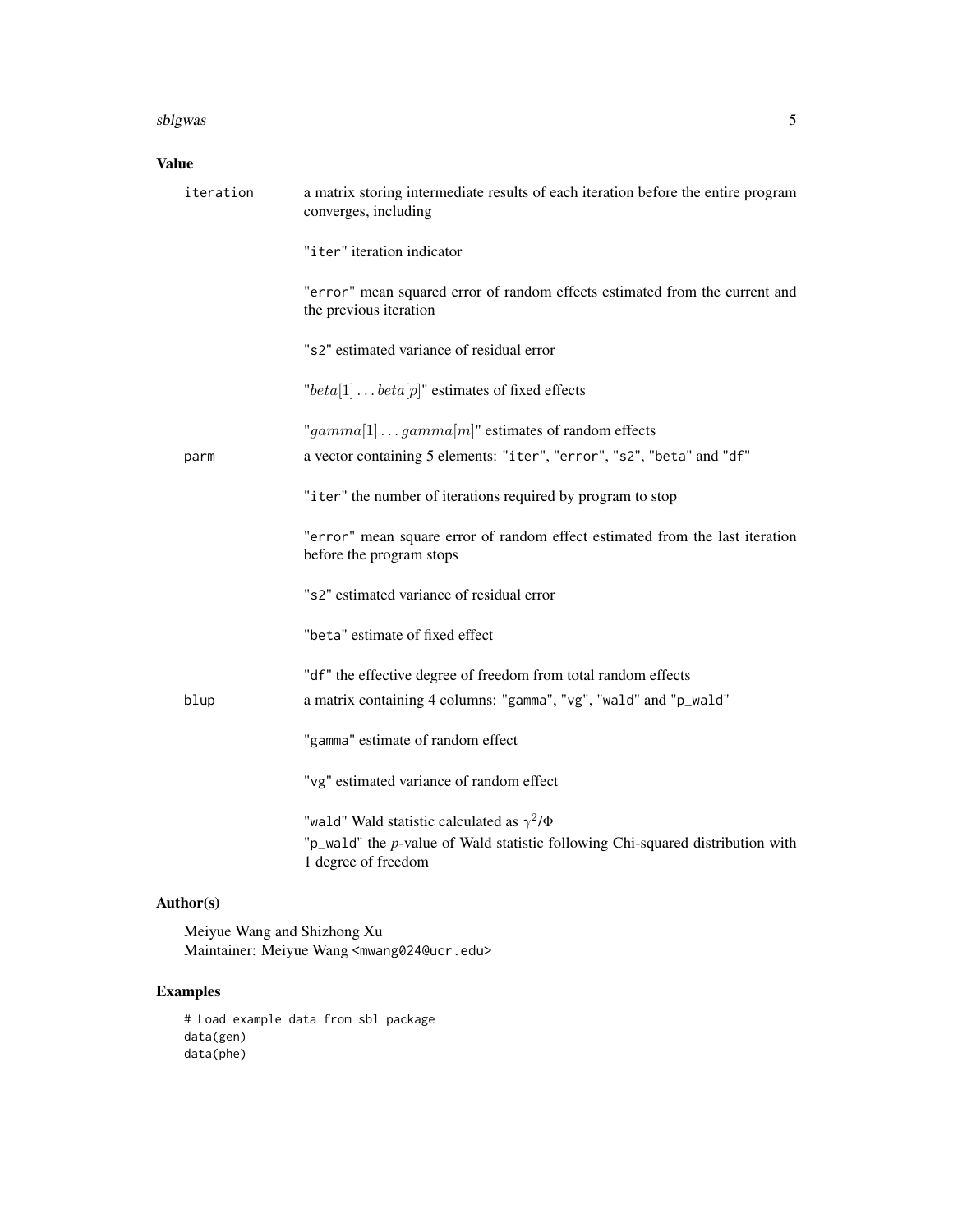#### 6 sblgwas shows that the state of the state of the state of the state of the state of the state of the state of the state of the state of the state of the state of the state of the state of the state of the state of the st

data(intercept)

```
# Run sblgwas() to perform association study of example data
# setting t = 0 leads to the most sparse model
fit<-sblgwas(x=intercept, y=phe, z=gen, t=0)
my.blup<-fit$blup
```

```
# setting t = -2 leads to the least sparse model
fit<-sblgwas(x=intercept, y=phe, z=gen, t=-2)
my.blup<-fit$blup
```